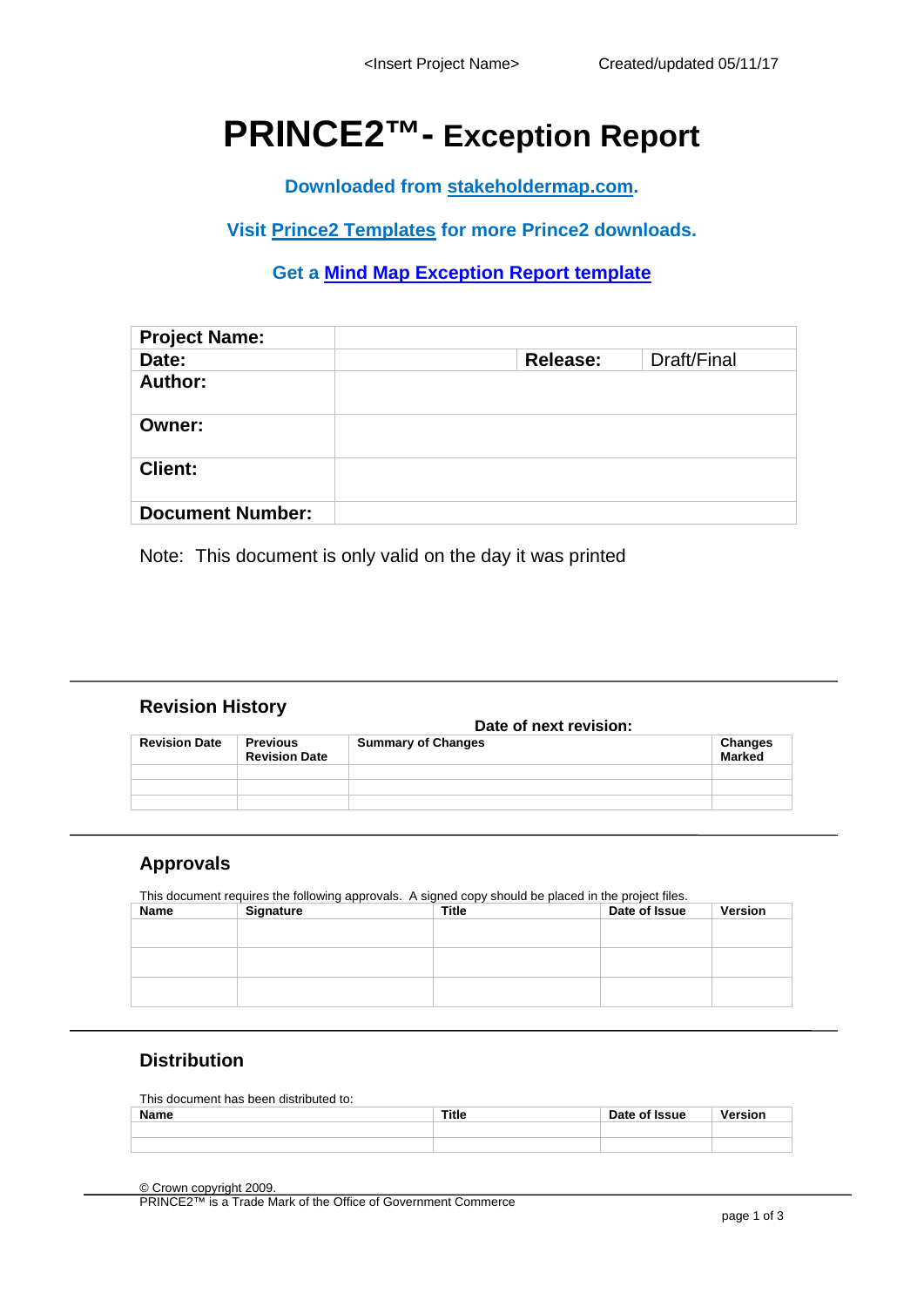# **Overview**

**Purpose** An Exception Report is produced when a Stage Plan or Project Plan is forecast to exceed tolerance levels set. It is prepared by the Project Manager in order to inform the Project Board of the situation, and to offer options and recommendations for the way to proceed.

| <b>Contents</b> The Exception Report should cover the following topics. |
|-------------------------------------------------------------------------|

**Advice** *The Exception Report is derived from the: Current plan and actuals; Issue Register, Risk Register and Quality Register; Highlight Reports (for stage/project-level deviations) or Checkpoint Reports (for team-level deviations) and Project Board advice of an external event that affects the project.*

> *An Exception Report can take a number of formats, including as an Issue raised at a minuted progress review (physical meeting or conference call), as a document or email issued to the next-higher level of management or as an entry in a Project Management Tool. For urgent exceptions, it is recommended that the Exception Report is oral in the first instance, and then followed-up in the agreed format.*

*The following quality criteria should be observed:*

- The current plan must accurately show the status of time and cost performance
- The reason(s) for the deviation must be stated, the exception clearly analysed, and any impacts assessed and fully described
- Implications for the Business Case have been considered and the impact on the overall Project Plan has been calculated
- Options are analysed (including any risks associated with them) and recommendations are made for the most appropriate way to proceed
- The Exception Report is given in a timely and appropriate manner.